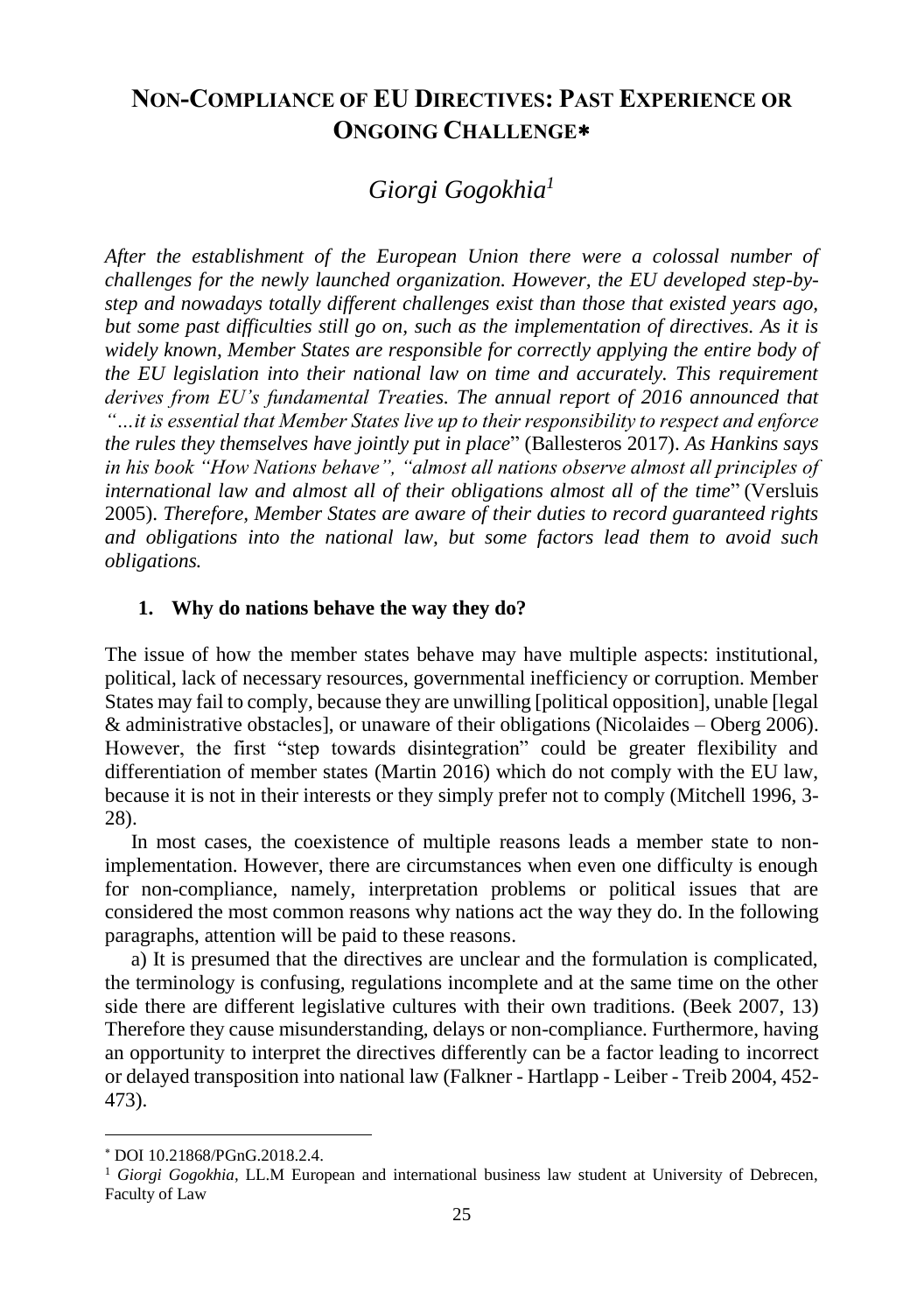l

There is a satisfactory example of incorrect implementation. Ireland used to "improve on" the EU version of directives by adding different words and phrases or by changing logical order. It is undeniable, that even the implementation of directives in such a way would be recognized as a violation of EU law, but the Ireland scenario developed much more terribly than just a violation of community law. A  $\epsilon$ 1 billion project was grounded because of a failure to transpose a single sentence in the EIA Directive properly! Those who suffer from bad transposition have a right to sue the State for their consequential losses (Scannell 2013).

b) Another factor of non-compliance is considered political, especially by the political actors, who play one of the vital parts in the transposition processes of directives. According to Francesco Duina, "Directives in line with the interests of leading political actors are well implemented, while Directives that challenge these interests are altered and transposed with delays. They are only partially and belatedly applied" (Duina 1997, 155-180). "Opposition through the backdoor" is also an interesting finding by Gerda Falkner, which could be connected to the political interests and the will of players. During the EU policy process some parties may be in the minority and outvoted. Their interests would not be considered in the produced EU law. Therefore, they are against that directive, trying to "*defend their existing rules"* and as a consequence, they do not implement it correctly. The political influence of this process is significantly high, because EU directives contain regulations that don't align with the views of the political actors and new methods are in opposition to already existing rules in the state that are sufficient for the protection of individuals, democracy and community law. Moreover, government officials sometimes claim that the reason for a delay or non-compliance was caused by administrative inefficiency, lack of resources etc. as a politically convenient excuse for inaction, while their ostensible goal is to hide political interests. For example, the French government has started the implementation procedure of the Young Workers Directive years after the transposition period had expired. Their official argument for the delay was the lack of adequate legal support/administrative inefficiency. It is obvious that the given reason of postponement is understandable and relevant in many cases, but on the one hand, having a lack of legal expertise is not common for France and on the other hand, more than five years of delay for the above mentioned reason cannot be considered as an appropriate excuse of noncompliance. Finally, national experts reported that the real reason for the delay was that the government consciously decided not to transpose the Directive, because existing rules in France could provide at least as much protection for young workers as the standards in the EU Directive (Falkner - Hartlapp - Leiber - Treib 2004, 452-473). See more examples in reference: How member states defend their existing rules.<sup>2</sup>

<sup>2</sup> *The Swedish government openly refused to correctly implement the Pregnant Workers Directive (92/85/EEC). Most parts of the Directive were transposed in Sweden. Beside One aspect - the introduction of two weeks compulsory maternity leave. The Swedish government was convinced that their previous system was actually better than the regulation of the Directive. Their official position was that the pre-existing twelve (later fourteen) weeks of optional maternity leave de facto guaranteed exactly the same level of protection. They argued that women in Sweden generally made use of the maternity leave for much longer than two weeks so that there was no need to change the legal rules in order to prescribe the leave. Only after the interference of the European Commission did they finally give in and introduced the compulsory leave which in their eyes was completely superfluous."* (Falkner - Hartlapp - Leiber - Treib 2004, 452-473).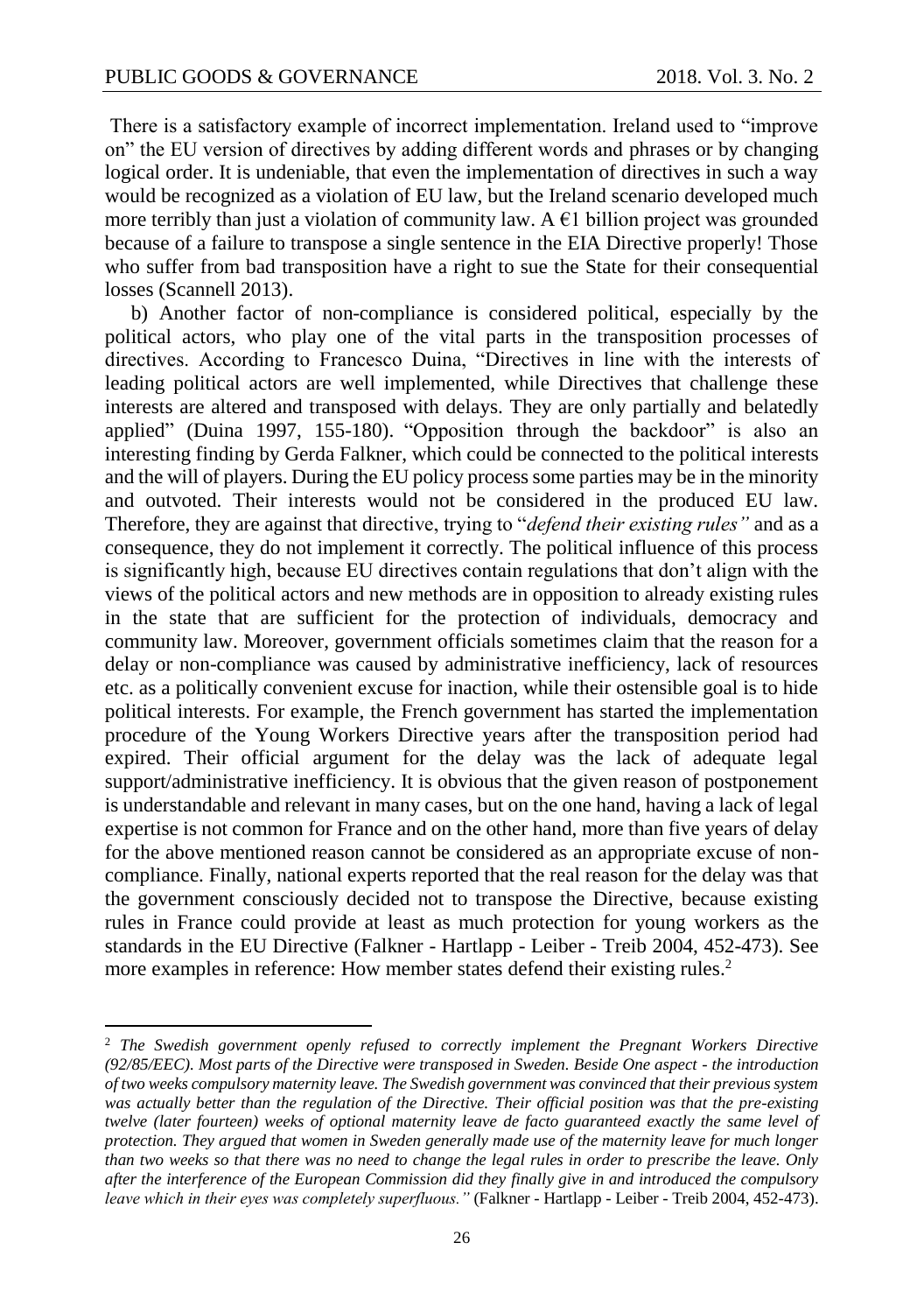#### **2. What the numbers say**

This part will concentrate on the early 1990s up to 1995, before Austria, Finland, and Sweden became members of the Community and then examine the EU enlargement period step-by-step. In the first half of 1990s, the most successful implementer was Denmark with 35 unimplemented directives per year, while Italy (then comes Greece, Portugal, Belgium) had the worst result at an average 156 unimplemented directives each year, see table 1 below (Lampine – Uusikylä 1998). This number shows that states were neglecting the demands of the EU extremely often. A 12.5% (Italy) refusal of directives was indeed totally destroying the efficiency of the internal market and the credibility of the Union. Due to this reason the European Commission sued Italy very often before the European Court of Justice. It is obvious that non-compliance of directives can cause damages for European citizens, because they would get all benefits that derive from a directive if it had been implemented by government. Because of the need for the protection of individuals and keeping the balance of parties, the ECJ stated that, "…Member State which has failed to fulfill its obligations to transpose a directive cannot defeat the rights which the directive creates for the benefit of individuals..." <sup>3</sup> If bureaucracy and the length of an infringement procedure are taken into account, it could be said that member states are in a favorable condition, because they have an opportunity to avoid their EU obligations for several years at the cost of a meager fine. For instance, France, one of the worst compliers of all the time, suffered the largest penalty ever in July 2005:  $\epsilon$ 20 million and a daily fine of  $\epsilon$ 320,000, because the French government failed to apply a directive that needed to be implemented in 1991. Surprisingly, the annual cost of its infringement was less than  $\epsilon$  1.5 million over that 14-year period. obligations (Nicolaides – Oberg 2006). Indeed, in such cases, the above mentioned numbers could be justified in their eyes (of the worst compliers).

Table 1

|                | 1990 | 1991 | 1992 | 1993 | 1994 | 1995 | Average |
|----------------|------|------|------|------|------|------|---------|
| <b>Belgium</b> | 114  | 113  | 103  | 104  | 127  | 133  | 115.7   |
| Denmark        | 52   | 20   | 34   | 53   | 29   | 26   | 35.7    |
| Germany        | 60   | 58   | 108  | 128  | 108  | 92   | 92.3    |
| Greece         | 140  | 85   | 126  | 135  | 161  | 129  | 129.3   |
| Spain          | 81   | 65   | 106  | 111  | 106  | 85   | 92.3    |
| France         | 92   | 41   | 76   | 115  | 94   | 92   | 85.0    |
| Ireland        | 114  | 91   | 97   | 129  | 98   | 91   | 103.3   |
| Italy          | 229  | 182  | 118  | 123  | 141  | 143  | 156.0   |
| Luxembourg     | 117  | 105  | 126  | 105  | 76   | 73   | 100.3   |
| Netherlands    | 101  | 80   | 75   | 93   | 42   | 38   | 71.5    |
| Portugal       | 161  | 117  | 117  | 123  | 128  | 126  | 128.7   |
| UK             | 71   | 52   | 73   | 88   | 106  | 63   | 75.5    |

**Number of unimplemented directives during 1990-1995**

*Source:* Scandinavian Political Studies, Bind 21 (New Series) (1998) 3.

 $\overline{a}$ 

<sup>&</sup>lt;sup>3</sup> C-6/90 and C-9/90, Francovich and Bonifaci v Italy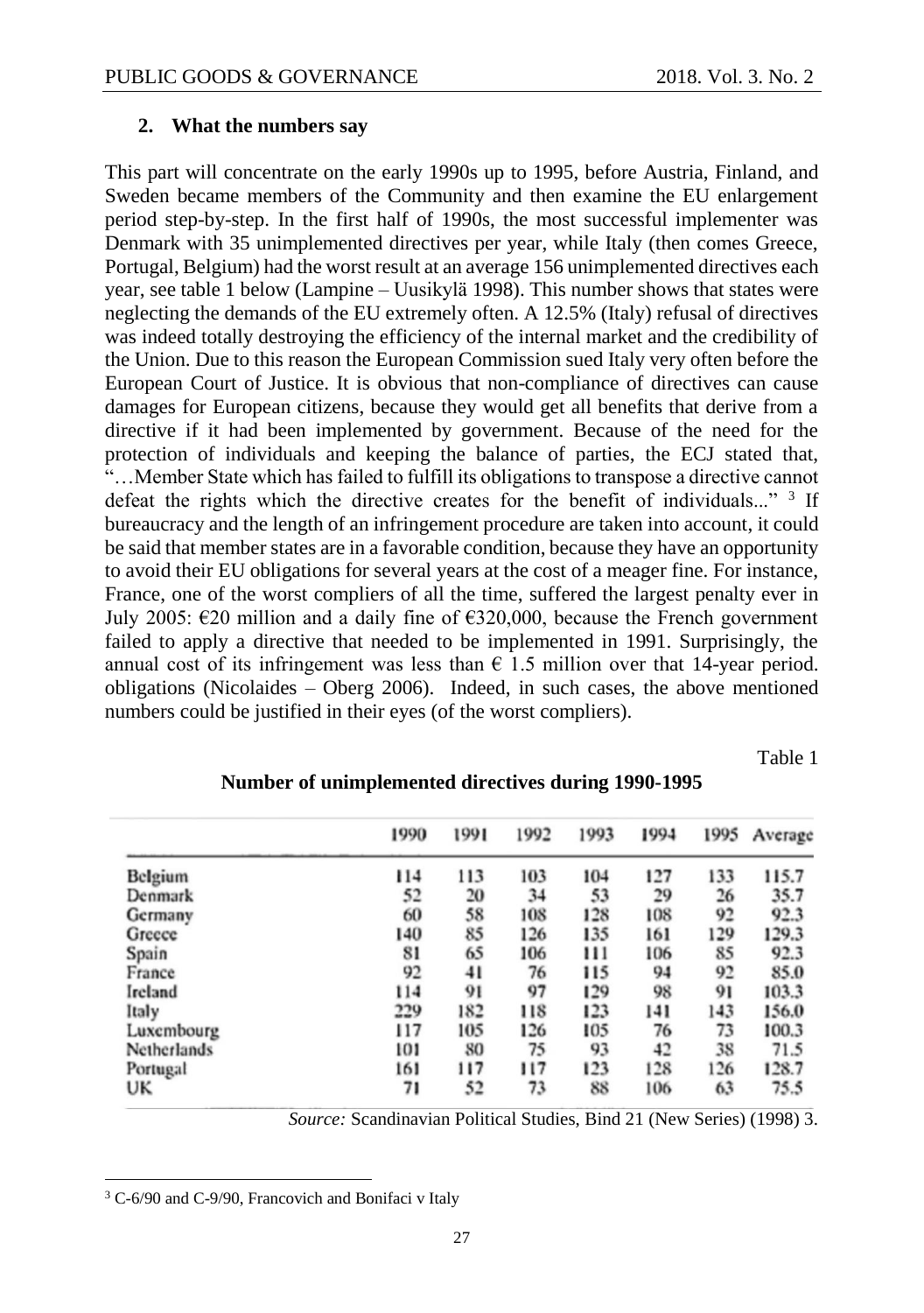The scenario dramatically changed during 1996-2005, because in 1996, almost 93% of directives have been implemented into domestic law by member states and consequently, 94% in 1997, but the performance of the individual Member States was variable (Annual Report 1996, 1997). Reasons for this include the enlargement of the Union, due to which new states (Austria, Finland, Sweden) actively started transposition of legislature and during the first year of membership, the implementation rate in Sweden was higher than the average among "old" members (Lampine – Uusikylä 1998). Additionally, at the beginning of 2005 the average deficit of the implementation of Internal Market Directives for the 15 member states was up to 2.9% from 2.2% at the time of enlargement, but at the middle of the year it has declined to 2.1% by including in the calculations the new states of the Union (25 members) (Nowak 2005). More recently, Croatia, the last new member state of the community, shows its best performance of compliance. For example, the number of open infringement cases against Croatia at the end of 2015 was 21 for incorrect and 7 for late transposition, respectively, see Table 2 below (Annual Report 2015). Croatia's index is less than that of Denmark, the overall best performer at transposing directives. As a result, new Member States perform better than "old" ones.





*Source*: Annual Report on Monitoring the Application of EU law (2015)

After Austria, Finland and Sweden became member states, their overall rate of implementation, compared to the 12 older members, was much higher. The same progress was noticeable after the biggest enlargement of Community and with regard to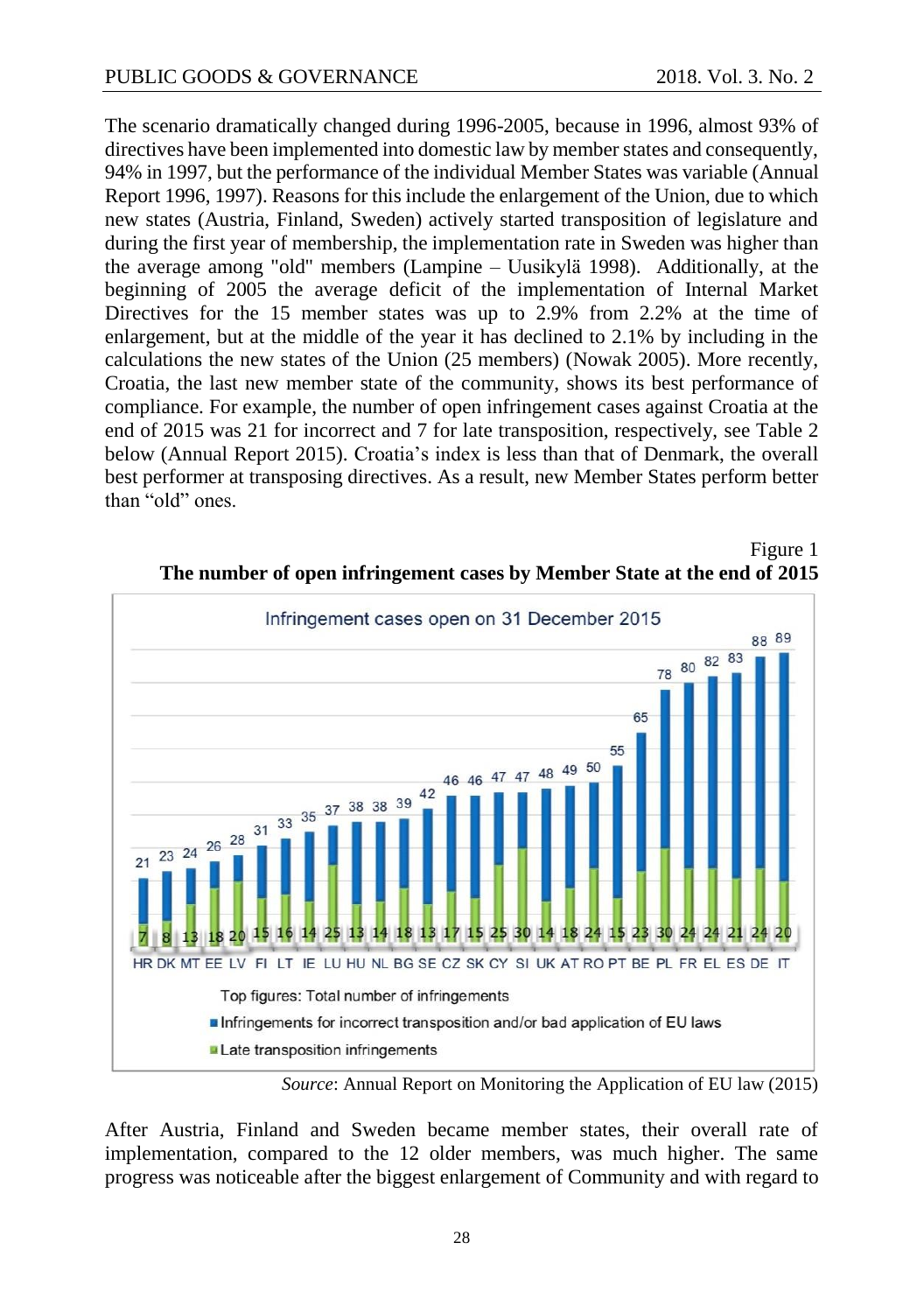Croatia's performance at the present time. It means that new members stick to the rules, but others don't. Therefore, such actions could cause damage for the Union, its institutions and the values and principles of the Community. Having an expectation to avoid derived obligations from the Treaties will be harmful for the Union and its members too. Furthermore, this prediction also gives an opportunity for possible future Member States to obey Community law in the first years of membership and later on, they would be able to act as Italy, France, Luxemburg and the other worst compliers to get benefits from delaying or non-compliance (see the above example of France, where they suffered a meager fine after 14 years). However, surprisingly, while the overall number of implementations significantly decreased from the past till now, noncompliance still exists, because the states that had a terrible implementation indicator in the past are falling behind again in recent years (Figure 1): for example, Italy's performance is truly unpredictable. Therefore, an effective EU weapon is still necessary to minimize violation of Community law.

#### **3. EU weapon against non-implementation**

The international enforcement of implementation rules is necessary, because without it all parties will violate (Versluis 2005). Therefore, in order to avoid violations of law, the EU always tries to establish new methods to overcome unfamiliar and ongoing obstacles. One of the key aspects is the exchange of the best practices of the best compliers. By this method, implementation guidelines, transposition plans, the attitude of citizens and expectations can be seen by the worst implementers and they will be able to transpose tried and tested methods in their legislation in order to raise the number of implemented directives and reach the minimum target of the Union. Also, the involvement of interest groups is crucial, because states where interest groups are actively involved in policy formulation and the process of transposition, comply better.

In contrast, in Greece and Italy, the weak involvement of interest groups in transposition mirrors their weakness in the formulation stage as well (Dimitrakopoulos 2001). At the opposite end from soft measures, stronger and starker actions are also subject of dialogue. For example, unambiguous and clear official responsibility forces Member States to fulfill their obligations. Raising the amount of infringement penalties is needed, because slight fines and the long infringement procedure are not effective mechanisms against non-implementation. Moreover, the EC has noted that once infringement procedures are opened, national measures are usually communicated swiftly. The fear of fines improves compliance. This trend is still valid in 2016 when out of the 868 transposition cases open in 2016, 498 could be closed due to the action by Member States.

#### **Conclusions**

To conclude, the answer to the main question is the following: the worst players in the past are again the worst implementers in the present. Therefore, non-compliance still exists and effective measures are still vitally important. Reasons of non-compliance vary state to state, but the results are common in all cases: damaging the EU. In order to strengthen the Community and overcome compliance difficulties, high-level bilateral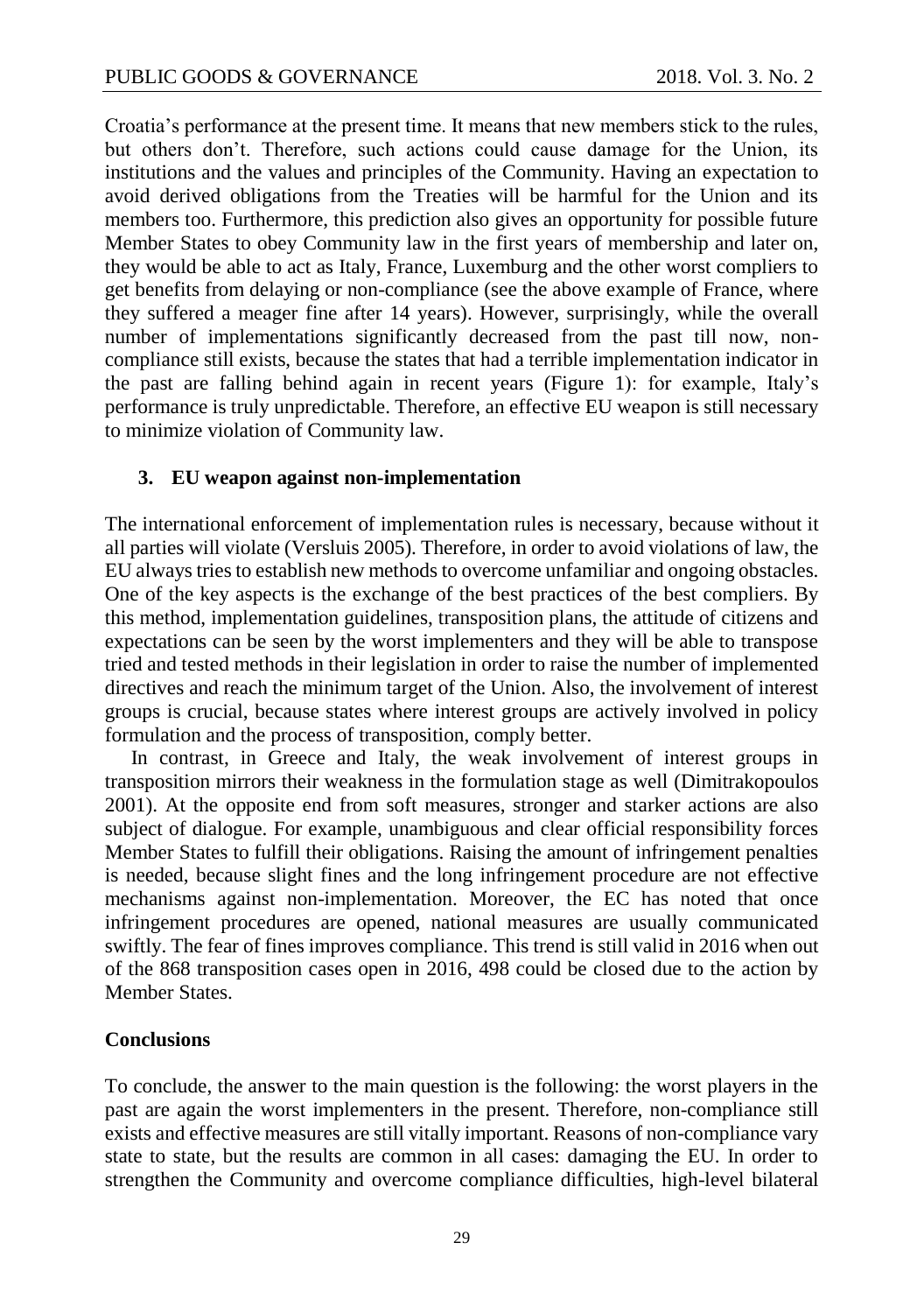meetings, swift communications, and stricter rules are vital concepts that need to be followed by member states. Moreover, as practice shows, an infringement penalty utilizing large fines is a powerful instrument. In addition, older members' actions should be exemplary, because their activities are directly proportionate to new or possible future member states' reactions. However, the real scenario is that older member states are still much more divergent than they should be.

### *List of references:*

- Annual Report (1996). *Fourteenth Annual Report on monitoring the application of Community law.* COM/97/0299 final, Official Journal C 332, 03/11/1997
- Annual Report (1997). *Fifteenth annual report on monitoring the application of Community law.* COM/98/0317 final, Official Journal C 250, 10/08/1998
- Annual Report (2015). *Report from The Commission Monitoring the application of European Union law*. COM/2016/0463 final
- Ballesteros, M. (2017). Monitoring the implementation of EU law: tools and challenges,

[http://www.europarl.europa.eu/RegData/etudes/STUD/2017/596799/IPOL\\_ST](http://www.europarl.europa.eu/RegData/etudes/STUD/2017/596799/IPOL_STU(2017)596799_EN.pdf) [U\(2017\)596799\\_EN.pdf](http://www.europarl.europa.eu/RegData/etudes/STUD/2017/596799/IPOL_STU(2017)596799_EN.pdf) , [last access October 8, 2018]

- Beek, E. (2007). The slow implementation of EC directives. [https://essay.utwente.nl/767/1/scriptie\\_ter\\_Beek.pdf](https://essay.utwente.nl/767/1/scriptie_ter_Beek.pdf) [last access October 10, 2018]
- Dimitrakopoulos, G. D. (2001) The Transposition of EU Law: 'Post-Decisional Politics' and Institutional Autonomy. *European Law Journal* 7(4): 442 -458
- Duina, F. (1997). Explaining Legal Implementation in the European Union. *International Journal of the Sociology of Law* 25(2): 155-180
- Falkner, G., Hartlapp M., Leiber, S., & Treib, O. (2004). Non-Compliance with EU Directives in the Member States: Opposition through the Backdoor? *West European Politics* 27( 3): 452-473
- Lampine, R. & Uusikylä, P. (1998). Implementation Deficit Why Member States do not comply with EU directives? *Scandinavian Political Studies* 21(3): 231-249
- Martin Roig, M. (2016). Is there really a significant policy implementation problem in the EU? [https://www.e-ir.info/2016/02/03/is-there-really-a](https://www.e-ir.info/2016/02/03/is-there-really-a-significant-policy-implementation-problem-in-the-eu/)[significant-policy-implementation-problem-in-the-eu/](https://www.e-ir.info/2016/02/03/is-there-really-a-significant-policy-implementation-problem-in-the-eu/) [last access October 10, 2018]
- Mitchell, R. B. (1996). Compliance theory: an overview, In Cameron, J., Werksman, J., & and Roderick, P. (Eds.), *Improving Compliance with International Environmental Law*. London: Earthscan, pp. 3-28
- Nicolaides, P. and Oberg, H. (2006). The compliance problem in the European Union[, http://aei.pitt.edu/6371/1/Scop06\\_1\\_2.pdf](http://aei.pitt.edu/6371/1/Scop06_1_2.pdf) [last access October 10, 2018]
- Nowak, B. (2005) Implementation of Directives into Domestic Legal System. The Case of Poland. *Yearbook of Polish European Studies*, 9/2005: 67-91